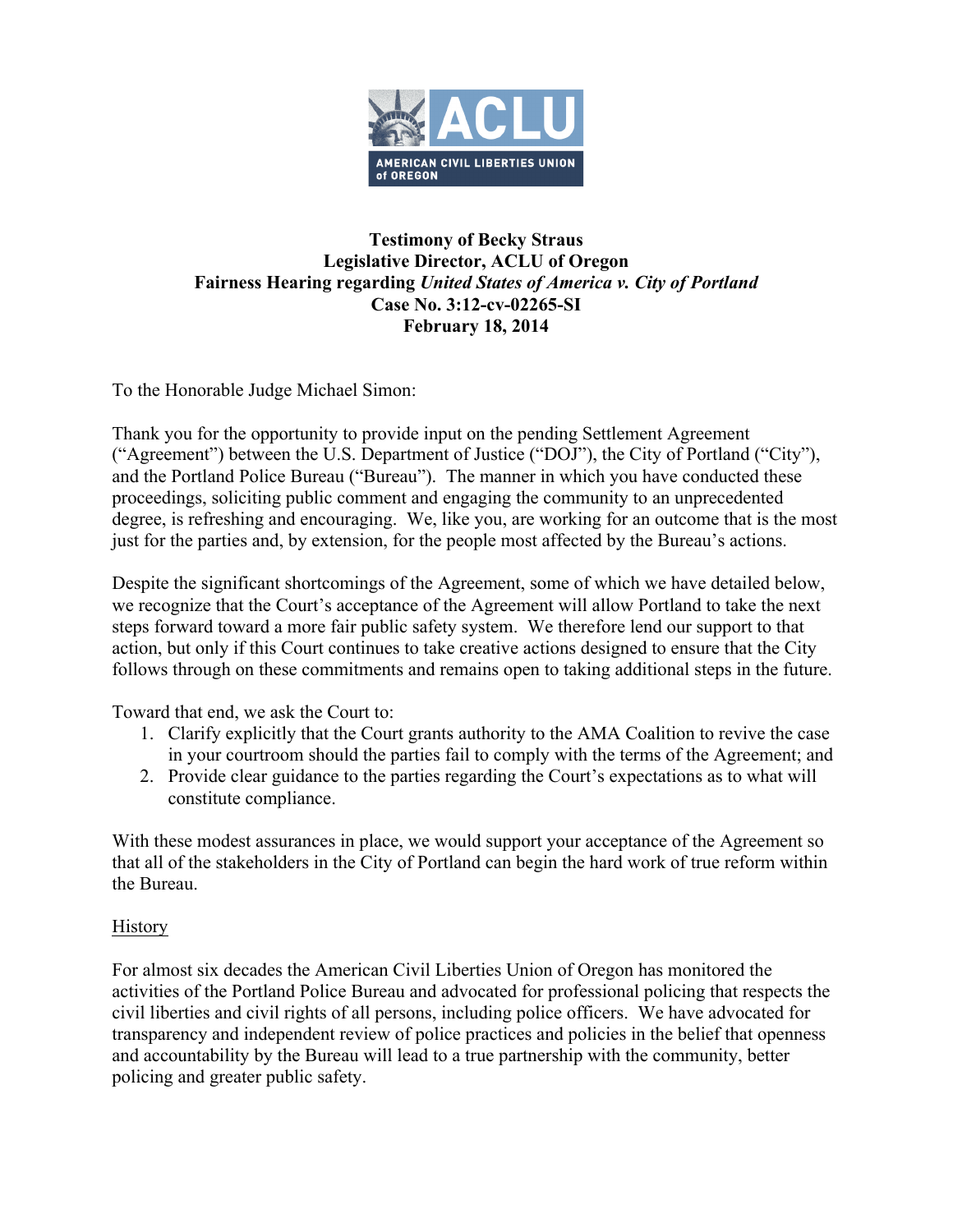We supported calls for DOJ to initiate an investigation of the Bureau's patterns and practices as they relate to engaging with people in Portland in respect of their civil rights. Following release of DOJ's formal findings, we undertook numerous efforts to influence the path forward. On September 27, 2012 we submitted, in partnership with allied organizations, a set of detailed recommendations to DOJ urging specific reforms be incorporated into the Agreement. On October 19, we submitted further comments to the Bureau, urging revisions to its proposed policy changes related to Application of Force, Deadly Physical Force, and Tasers. And on November 1, we testified before the Portland City Council to the strengths and weaknesses of the Agreement. Each of these sets of comments is attached to this testimony.

Today we join our community partners in proceeding cautiously but optimistically toward the promise of real reform. The acceptance of the Agreement, with our additional recommendations, is the next step.

## Shortcomings of the Agreement

At the culmination of over a year of investigation, DOJ found that the Bureau engages in a pattern or practice of subjecting individuals with actual or perceived mental illness to excessive force in violation of the Fourth Amendment to the Constitution and other laws of the United States. This pattern or practice includes, but is not limited to, the following:

- Police encounters with such individuals too frequently result in a higher level of force than necessary;
- Officers use electronic control weapons ("ECWs") commonly referred to as "Tasers," in circumstances when such force is not justified, or deploy ECWs more times than necessary on an individual; and
- Officers use a higher degree of force than justified for low-level offenses.<sup>1</sup>

DOJ's investigation also identified serious deficiencies in policies, training, and officer accountability measures that substantially contributed to the pattern or practice of excessive force  $2$ 

In their Complaint filing to this Court, DOJ seeks injunctive relief to eliminate the Defendant's violations of the law and to ensure that PPB implements sustainable reforms that establish constitutional policing practices.<sup>3</sup> Naturally, then, we must settle for nothing less when we decide whether or not the Agreement negotiated by the parties is fair.

Shortcomings of the Agreement erect significant barriers to reaching that outcome. As expressed in our November 1 testimony, referenced above and attached, the Agreement does not adequately address the changes needed in the system of officer oversight and accountability. Despite the fact that the Complaint cites deficiencies in officer accountability measures as among the factors that "substantially contributed" to DOJ's finding of an unconstitutional pattern and practice of policing, the parties insist on essentially neglecting meaningful reform of this area in

 $^{\rm 1}$   $United$   $States$   $of$   $America$   $v.$   $City$   $of$   $Portland,$   $3:12$  -cv-02265-SI, Complaint, Paragraph 9  $^{\rm 2}$  Ibid, Paragraph 14

<sup>&</sup>lt;sup>3</sup> Ibid, Paragraph 11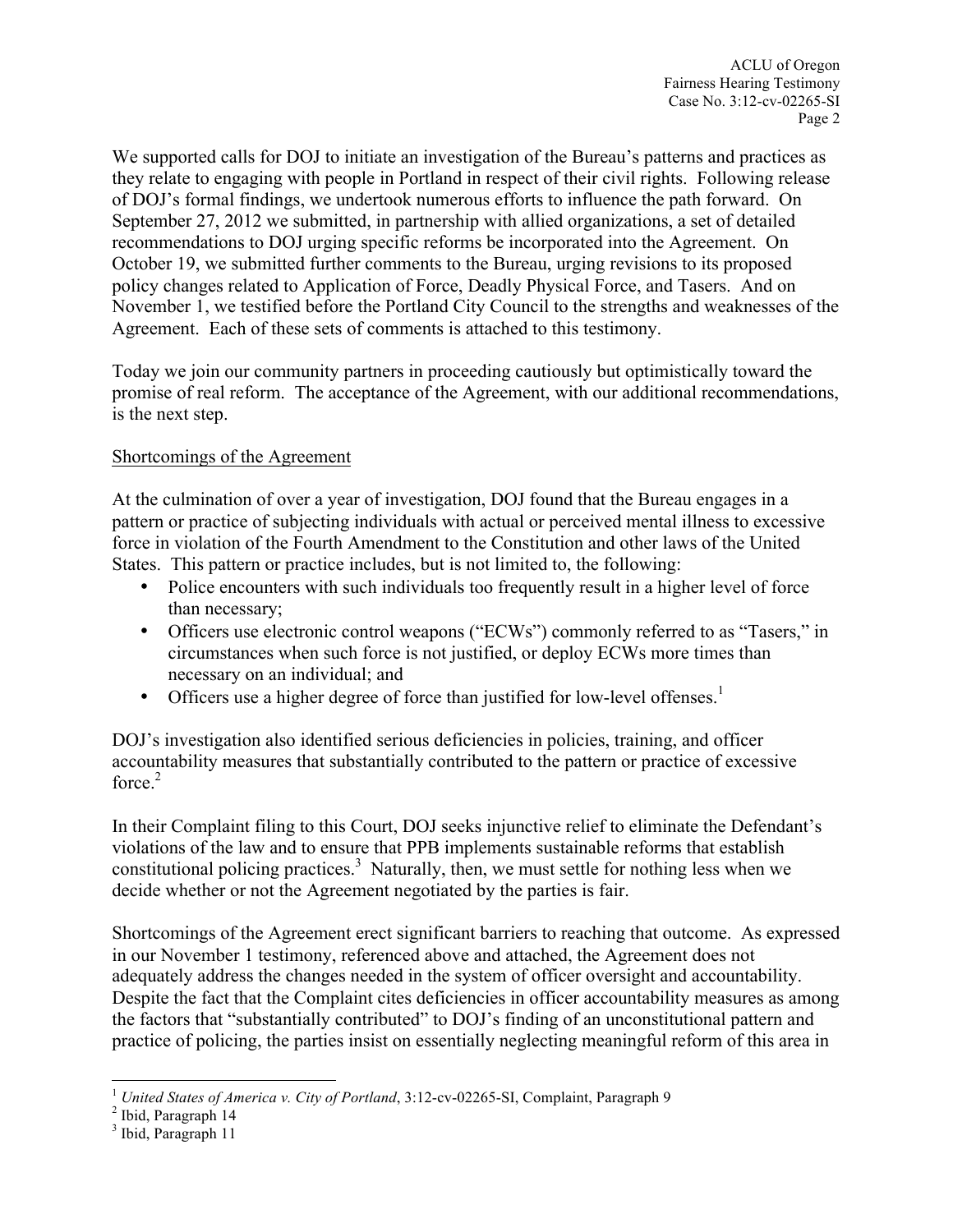the Agreement. Steps such as enhancing the authority of the Independent Police Review Division and the Citizen Review Committee to compel officer testimony, abandonment of the long-problematic "48-hour rule," and a revised standard of review to guide the Citizen Review Committee's analysis of appeals, would demonstrate a more genuine commitment to accountability. Unfortunately, the Agreement fails to take any of these steps.

Just as significant, the Agreement lacks the "teeth" necessary to ensure the City's compliance with the reforms that are included within its pages.

At every opportunity that has been provided to influence the Agreement's terms, we have advocated for an independent monitor with court authority. The development and implementation of the Agreement is a watershed moment for Portland, presenting the possibility of significant reform of our broken public safety system. However, because there is no independent monitor in place with the authority to revive this case if the City or the Bureau is not complying, we fear that there is not enough accountability to ensure that what is mandated will ever take place.

The Compliance Officer Community Liaison ("COCL") position plays a role in this monitoring, but is not enough because that person will not be an agent of the court. Ultimately, the ability of the COCL to hold the parties accountable is weak. Reliance on DOJ to track compliance at the level of detail necessary to ensure all terms are implemented is also insufficient. Without an independent monitor with court authority, the legal consequences for non-compliance are inadequate because failures in implementation may never be brought to the Court's attention for review.

In similar suits in other jurisdictions, including New Orleans<sup>4</sup>, Pittsburgh<sup>5</sup>, Los Angeles<sup>6</sup>, and Seattle<sup>7</sup>, agreements between the parties have installed an independent monitor with court authority. Portland should take police reform as seriously as each of these other cities, but the structure put in place to ensure reform does not reflect that commitment.

## Recommendations

There are things that this court can do in an attempt to mitigate the damage of the Agreement's shortcomings. Short of advocating for a rejection of the Agreement as a whole to renegotiate specific provisions, we recommend two modest changes.

In response to its Motion to Intervene, your honor granted to the AMA Coalition "enhanced amicus" status to elevate to the negotiating table voices from the Portland community. To address our concern that the Agreement lacks an independent monitor function with court authority, we recommend that you grant authority to the AMA Coalition to bring any substantial violation of the Agreement to the Court's attention. Rather than rely on the COCL, who is essentially an agent of the City, or rely on DOJ to notify the Court of any noncompliance, this

<sup>&</sup>lt;sup>4</sup> Consent Decree Regarding the New Orleans Police Department, 2:12-cv-01924-SM-JCW, Section XIX<br>
<sup>5</sup> Consent Decree, Civil No. 97-0354, Paragraph 70<br>
<sup>6</sup> Consent Decree, Civil No. 00-11769 GAF, Section XI<br>
<sup>7</sup> Settlemen